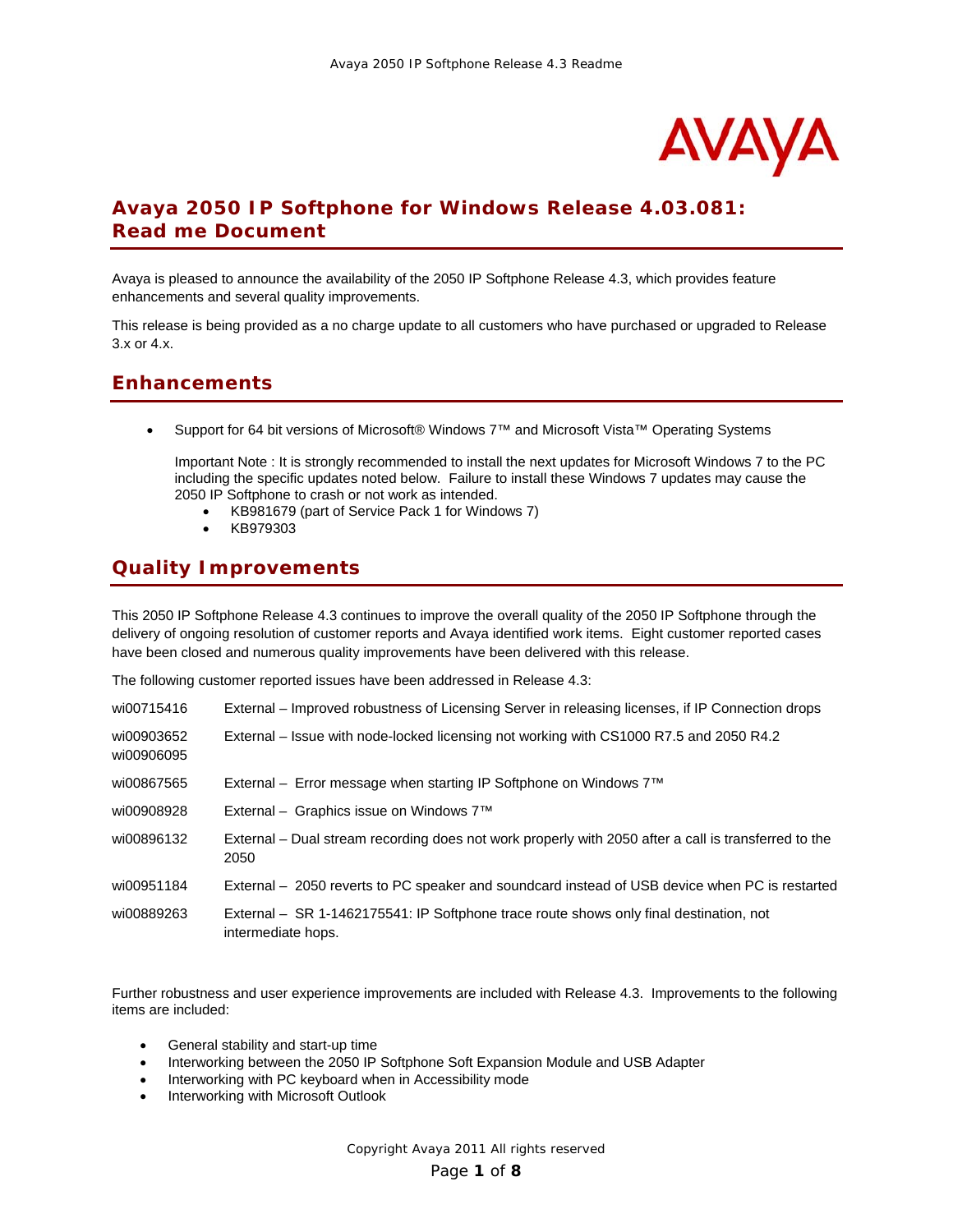# **Supported Platforms**

Operating Systems Microsoft® Windows XP™ (Service Pack 3) Microsoft® Windows Vista™ (Service Pack 1) – 32 bit and 64 bit versions Microsoft® Windows 7™ – 32 bit and 64 bit versions

# **Call Server Compatibility and Requirements**

The 2050 IP Softphone Release 4.3 is compatible with the Avaya Call Servers listed below.

Avaya CS1000: Release 6.0, 7.0, 7.5 Avaya BCM 50: Release 3.0, 5.0, 6.0<sup>1</sup>

Avaya SRG 50: Release 6.0

Note 1: BCM Release 6.0 or higher is required for Caller ID information to be displayed in the incoming pop-up window as well as support of the Soft-Expansion Module functionality.

# **Software Download**

 The 2050 IP Softphone Release 4.3 for Windows PC is generally available globally as of March 19, 2012. The software is available for download from the Avaya Support Portal at: http://support.avaya.com/css/appmanager/public/support/Downloads/P0659

The following files are available for download with the Release:

| <b>File</b>                                                                      | <b>Description</b>                                                                                                 |  |
|----------------------------------------------------------------------------------|--------------------------------------------------------------------------------------------------------------------|--|
| 4.0x.xxx-all.zip                                                                 | All installation files.                                                                                            |  |
| 4.0x.xxx-all-NE.zip                                                              | Version of 2050 IP Softphone containing no media encryption – for Russia,<br>Belarus, and Kazakhstan markets only. |  |
| setup_xxxxxx.msi                                                                 | 2050 IP Softphone installation file in Microsoft Windows Manager<br>Installation file (msi) format.                |  |
| setup_xxxxxx.exe                                                                 | 2050 IP Deskphone installation file in setup exe format.                                                           |  |
| setup_server.exe                                                                 | License Server software setup file.                                                                                |  |
| i2050 Configuration Tool.exe                                                     | Utility for creation of profile settings to enable rapid deployment of the 2050<br>IP Softphone on user desktops.  |  |
| i2050GetHWIDTool.exe                                                             | Tool for obtaining the Hardware ID used in the creation of licenses.                                               |  |
| Country specific software files for Russia, Belarus, and Kazakhstan markets only |                                                                                                                    |  |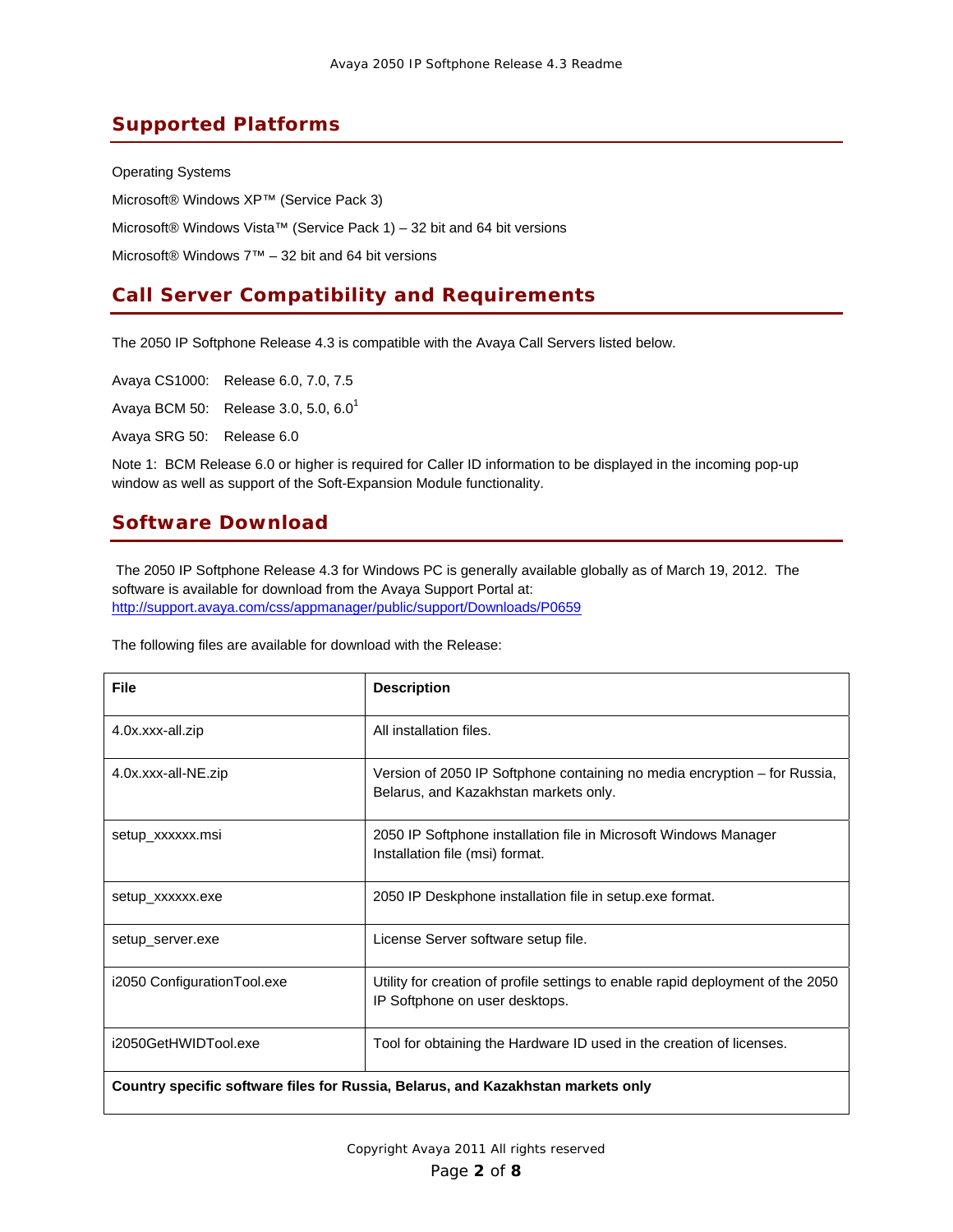| Setup_NoMediaEncryption_40xxxx.msi | 2050 IP Softphone Installation file in Microsoft Windows Manager<br>Installation file (msi) format. This version is for use in Russia, Belarus, and<br>Kazakhstan only. |
|------------------------------------|-------------------------------------------------------------------------------------------------------------------------------------------------------------------------|
| Setup NoMediaEncryption 40xxxx.exe | 2050 IP Softphone Installation file in setup exe format. This version is for<br>use in Russia, Belarus, and Kazakhstan only.                                            |

This release is being provided as a no charge update to all customers who have purchased or upgraded to Release 3.x or 4.x. This 2050 IP Softphone Release 4.3 may be installed over an existing installation of the 2050 IP Softphone. All user settings, licenses, etc will be retained. Note that if the customer chooses to use MSI installer over EXE, the install process will not clean up the "2050 IP Softphone Extra Modules" component. Customer may do that manually via the Control Panel  $\rightarrow$  Add or Remove Programs on Windows XP, or, via the Control Panel→Programs→Programs and Features on Vista and Windows 7.

# **License Ordering Guidelines and Procedures**

Software licensing was introduced with the 2050 IP Softphone Release 3.0. Software licensing eliminates the requirement to purchase a CDROM copy of the 2050 IP Softphone Release 3.0 client application on a per-desktop basis. Instead, Right-to-Use Licenses are purchased from Avaya's Keycode Retrieval System (KRS) which is accessible via the Avaya Support Portal at the link below:

#### http://support.avaya.com/krs

Additional information on generating and retrieving keycodes is provided in a later section of this Readme document, and is included in Product Documentation (See Communication Server 1000 IP Phone Fundamentals, NN43001- 368).

Software licensing is based on either a 'per-user' (nodal) approach, or a 'pool-of-users' (Licensing Server) approach. The per-user nodal approach is loaded onto an individual PC for sole use of that user, and requires the12-digit Media Access Control (MAC) address of the network adapter upon which the 2050 IP Softphone application will be installed, to be entered into the Avaya KRS system to generate the license. See the instructions below on how to generate node-based licenses for the 2050 IP Softphone.

For the Licensing Server approach, a 'pool-of-users' method is used, and provides increased cost-effectiveness for some customers. For example, if a customer has identified that they have 100 active users of the 2050 IP Softphone at any given time, out of a total population of 500 2050 IP Softphone users, they should plan on purchasing 100 (or more) licenses to support their employees. An active (or 'checked out') license is required in order to make a call with the 2050 IP Softphone. Licenses are hosted on a Licensing Server, which is a customer supplied PC and is located on the customer premise.

Two order codes are established with 2050 IP Softphone. There is a 'Right-to-Use (RTU) license for new 2050 IP Softphone Release 4.3 purchases. An upgrade Right-to-Use license has been established offering a discount for installed base customers of Release 1.x and 2.x wishing to upgrade to Release 4.x.

New Purchases:

| PEC.     | Description                                                |
|----------|------------------------------------------------------------|
| NTDW84BA | 2050 IP Softphone New User<br>License (Release 3.x or 4.x) |

Upgrades from 2050 IP Softphone Release 1.x / 2.x to Release 4.3

| PEC.     | Description               |
|----------|---------------------------|
| NTDW84CA | 2050 IP Softphone Upgrade |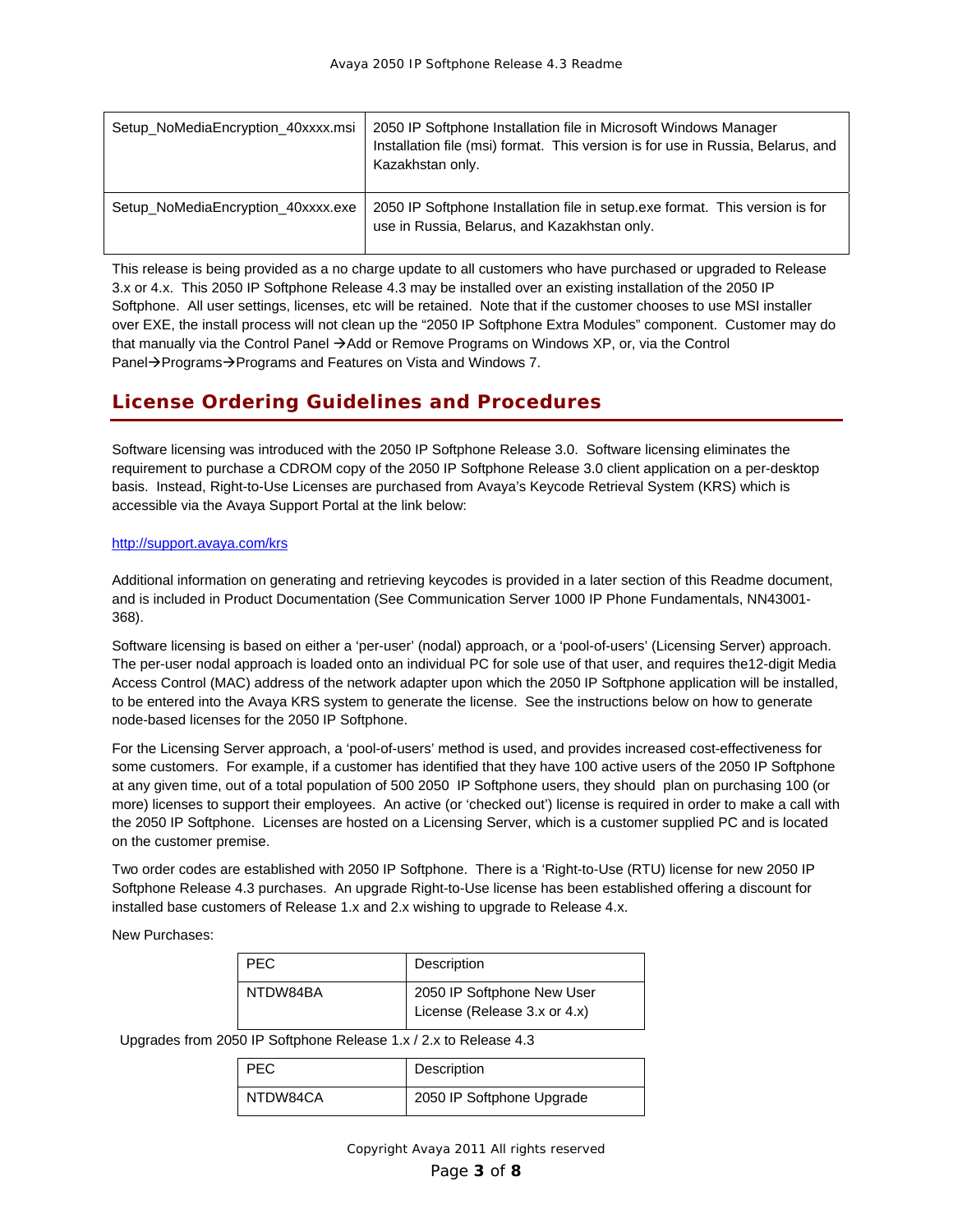|  | License from Release 1 and 2 |
|--|------------------------------|
|--|------------------------------|

Note: The Software CD Package will not be available for the 2050 IP Softphone Release 4.0 and higher. The full release is available for download from the Avaya Support Web site and KRS. Refer to the following section, or to the User Documentation, for additional details.

Customers who have previously purchased and installed an earlier version of 2050 IP Softphone may download this Release 4.3 from the Avaya Support portal using their existing licensing. Please refer to the following section.

## **Keycode Retrieval Process from KRS**

The 2050 IP Softphone requires a license in order to operate. Upon initial installation, the application will enter into a 30-day 'grace period' which allows users 30 days to obtain the licensing keycode. The grace period may not be extended.

Before proceeding with obtaining keycodes via the KRS system, you must have the following information available:

• If using Node-locked licenses, the 12-digit Media Access Control (MAC) address of the network adapter upon which the 2050 IP Softphone application will be installed, is required. If the PC contains multiple adapters, the i2050GetHWID.exe utility (available with the 2050 IP Softphone release software package) may be used to obtain the MAC address that will be used by the 2050.

The Hardware ID (available through the Diagnostics screen) may also be used as it contains the MAC address. The Hardware ID is a 20-digit ID in the format: 31-32-XX-XX-XX-XX-XX-XX-66-06 where the middle XX digits are the MAC address and the first 4 digits and last 4 digits are the same for all 2050 IP Softphone instances.

If multiple Node-locked licenses are desired, these can be created at the same time. KRS will accept a list of the MAC addresses in a text file in a comma separated value (CSV) format.

Please refer to the section below, or the User Documentation, for the procedure on registering and generating Node-locked licenses for the 2050 IP Softphone.

- If using a Network Licensing Server, for a 'pool-of-users' approach, the Fully Qualified Domain Name (FQDN) of the PC on which the License Server Software is installed is required. The FQDN must be in a dotted decimal format, for example: yourlicenseserver1.yourcompany.com. The 2050 IP Softphone License Server Software can be pre-installed and used to determine the FQDN of the PC using the gethostid.exe utility.
- Purchase Order Number

#### **Procedure for Registering / Generating Node–locked or Licensing Server-based keycodes for the 2050 IP Softphone:**

- 1. Access the KRS site at: http://support.avaya.com/krs
- 2. Select 'KRS Site' at the bottom of the page, under RELATED LINKS
- 3. At Step 1, Select 'Global Login'
- 4. At Step 2, Select product family '2050 IP Softphone', Click GO
- 5. Enter Login credentials.

Note: The KRS User Guide provides detailed, up-to-date instructions for using the KRS system to create keycodes for the 2050 IP Softphones. To access the KRS User Guide, click on 'Documentation Forms & USER GUIDES' on the left sidebar.

> Copyright Avaya 2011 All rights reserved Page **4** of **8**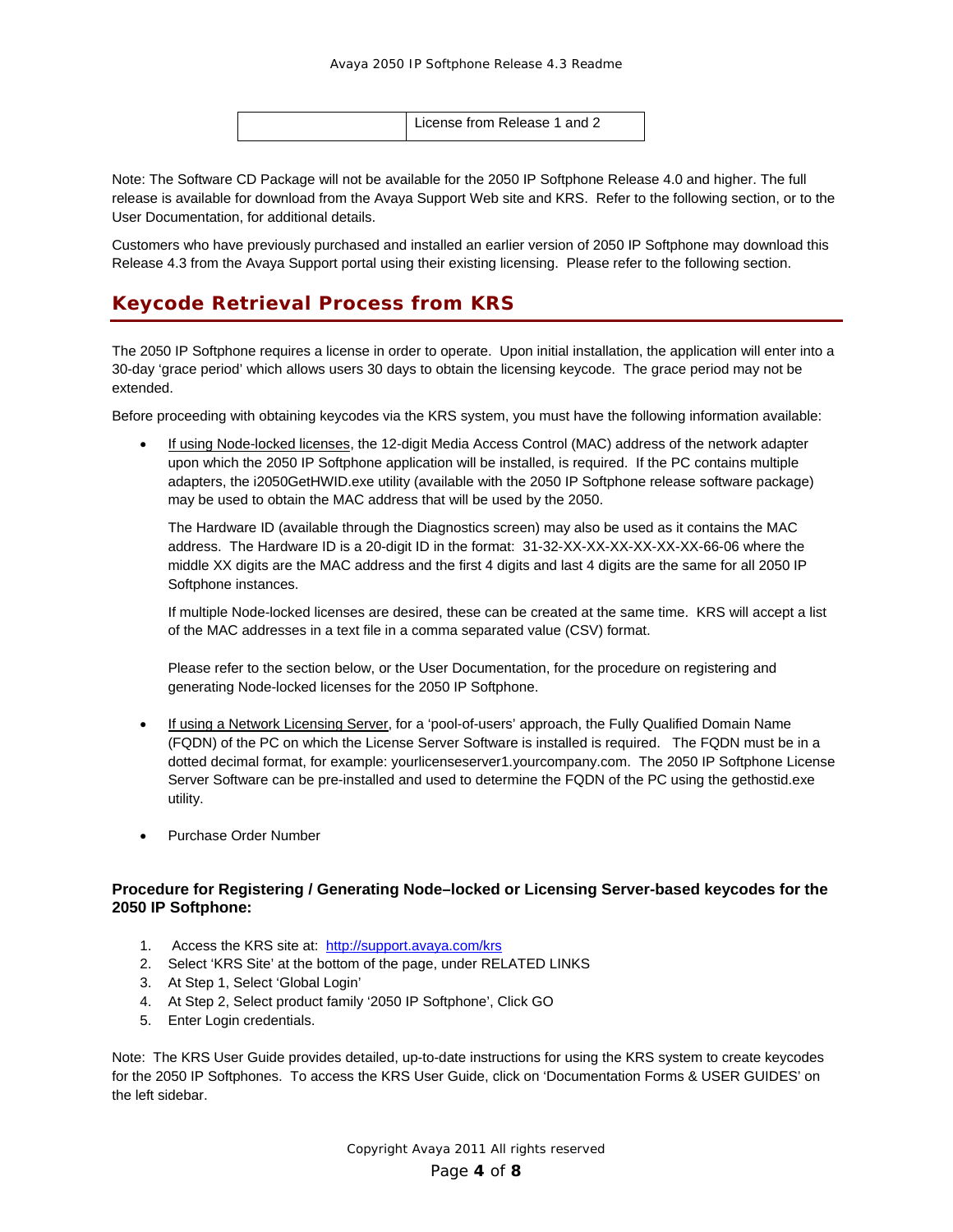- 6. Click on 'Product Registration' on the sidebar.
- 7. Enter a unique name for the Site Name
- 8. Enter the System ID. For Node-locked licenses, this is the MAC address. For Network Licensing Server, this is the FQDN.
- 9. Click 'Create'.
- 10. Click on 'Generate Keycode' on the sidebar
- 11. At Step 1, enter the Host ID into the Enter HostID field. (Note the HostID is the host name of the PC where the license server is installed, e.g. win2008server.somecompany.com)
- 12. At Step 2, enter the Purchase Order Number\*. Alternatively, you can search by Avaya Order #, COEO, Customer PO#, or Alternate Order #.

\* Assuming a purchase order has been placed for a number of users, SAP will have created a non-stock PO and will send to KRS. Note: COEO = Common Equipment Order Number for carrier customers. Authorization codes are used by Stocking Distributors.

- 13. At Step 3, select the quantity / number of licenses desired.
- 14. Click 'Continue'. The program then returns back to the Select PO screen to allow users to pull licenses from multiple PO's if desired.
- 15. Click 'Go to Summary'
- 16. Click 'Generate Keycode'. A new keycode is generated in the KRS database. The user is then directed to the Keycode Retrieve screen.
- 17. Select 'Download Keycode and apply to System'. The license is saved as a .lic file on the local system.

#### Expansions:

- 1. Click on 'Generate Keycode' on the sidebar.
- 2. At Step 1, enter the Host ID from the previous step into the Enter HostID field.
- 3. At Step 2, enter the Purchase Order Number to pull the license entitlement form
- 4. At Step 3, enter the quantity / number of additional seats required.
- 5. Click 'Generate Keycode'.

Note: With the 2050 IP Softphone, each license increment generates an additional license file. This is different from other products where a single license file is revised to include the additional values.

If you are experiencing any problems with the KRS system, click on the CONTACT KRS SUPPORT link at the bottom of the page. Some of the documents may include Product Bulletins, Sales and Marketing Bulletins, and NTPs.

#### **References and Related Documents**

The following documents are associated with 2050 IP Softphone for Windows PC on the CS1000:

Communication Server 1000 IP Phone Fundamentals, NN43001-368

2050 IP Softphone User Guide, NN43119-101

2050 IP Softphone Call Center User Guide, NN43119-100

These CS1000 documents can be found on the Avaya Support Portal at: http://support.avaya.com

On the left, select Product and enter '2050 IP Softphone' when prompted. Choose 'Documentation' to see a list of all Administration and System Programming documents, and User Guides in multiple languages for use with the different supported Avaya Call Servers.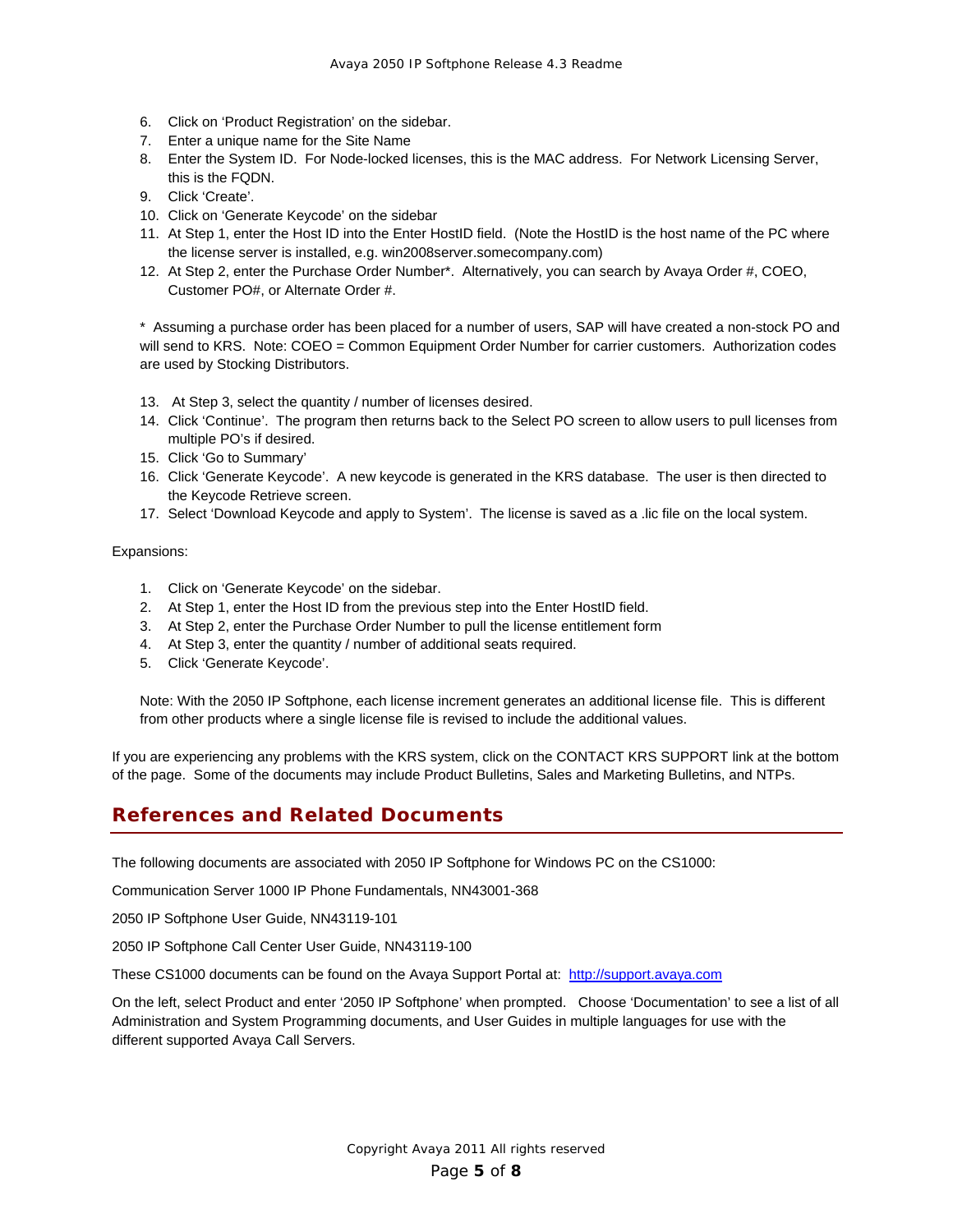## **License Agreements**

#### W3C(r) SOFTWARE NOTICE AND LICENSE

Copyright (c) 1994-2002 World Wide Web Consortium, (Massachusetts Institute of Technology, Institut National de Recherche en Informatique et en Automatique, Keio University).

All Rights Reserved. http://www.w3.org/Consortium/Legal/

This W3C work (including software, documents, or other related items) is being provided by the copyright holders under the following license. By obtaining, using and/or copying this work, you (the licensee) agree that you have read, understood, and will comply with the following terms and conditions:

Permission to use, copy, modify, and distribute this software and its documentation, with or without modification, for any purpose and without fee or royalty is hereby granted, provided that you include the following on ALL copies of the software and documentation or portions thereof, including modifications, that you make: The full text of this NOTICE in a location viewable to users of the redistributed or derivative work.

Any pre-existing intellectual property disclaimers, notices, or terms and conditions. If none exist, a short notice of the following form (hypertext is preferred, text is permitted) should be used within the body of any redistributed or derivative code:

"Copyright (c) 2004 World Wide Web Consortium, (Massachusetts Institute of Technology, Institut National de Recherche en Informatique et en Automatique, Keio University). All Rights Reserved. http://www.w3.org/Consortium/Legal/"

Notice of any changes or modifications to the W3C files, including the date changes were made. (We recommend you provide URIs to the location from which the code is derived.)

THIS SOFTWARE AND DOCUMENTATION IS PROVIDED "AS IS," AND COPYRIGHT HOLDERS MAKE NO REPRESENTATIONS OR WARRANTIES, EXPRESS OR IMPLIED, INCLUDING BUT NOT LIMITED TO, WARRANTIES OF MERCHANTABILITY OR FITNESS FOR ANY PARTICULAR PURPOSE OR THAT THE USE OF THE SOFTWARE OR DOCUMENTATION WILL NOT INFRINGE ANY THIRD PARTY PATENTS,

COPYRIGHTS, TRADEMARKS OR OTHER RIGHTS.

COPYRIGHT HOLDERS WILL NOT BE LIABLE FOR ANY DIRECT, INDIRECT, SPECIAL OR CONSEQUENTIAL DAMAGES ARISING OUT OF ANY USE OF THE SOFTWARE OR DOCUMENTATION.

The name and trademarks of copyright holders June NOT be used in advertising or publicity pertaining to the software without specific, written prior permission.

Title to copyright in this software and any associated documentation will at all times remain with copyright holders.

Copyright (c) 1998, 1999, 2110 Thai Open Source Software Center Ltd

\_\_\_\_\_\_\_\_\_\_\_\_\_\_\_\_\_\_\_\_\_\_\_\_\_\_\_\_\_\_\_\_\_\_\_\_\_\_\_\_\_\_\_\_\_\_\_\_\_\_\_\_\_\_\_\_\_\_\_\_\_\_\_\_\_\_\_\_\_\_\_\_

Permission is hereby granted, free of charge, to any person obtaining a copy of this software and associated documentation files (the "Software"), to deal in the Software without restriction, including without limitation the rights to use, copy, modify, merge, publish, distribute, sublicense, and/or sell copies of the Software, and to permit persons to whom the Software is furnished to do so, subject to the following conditions: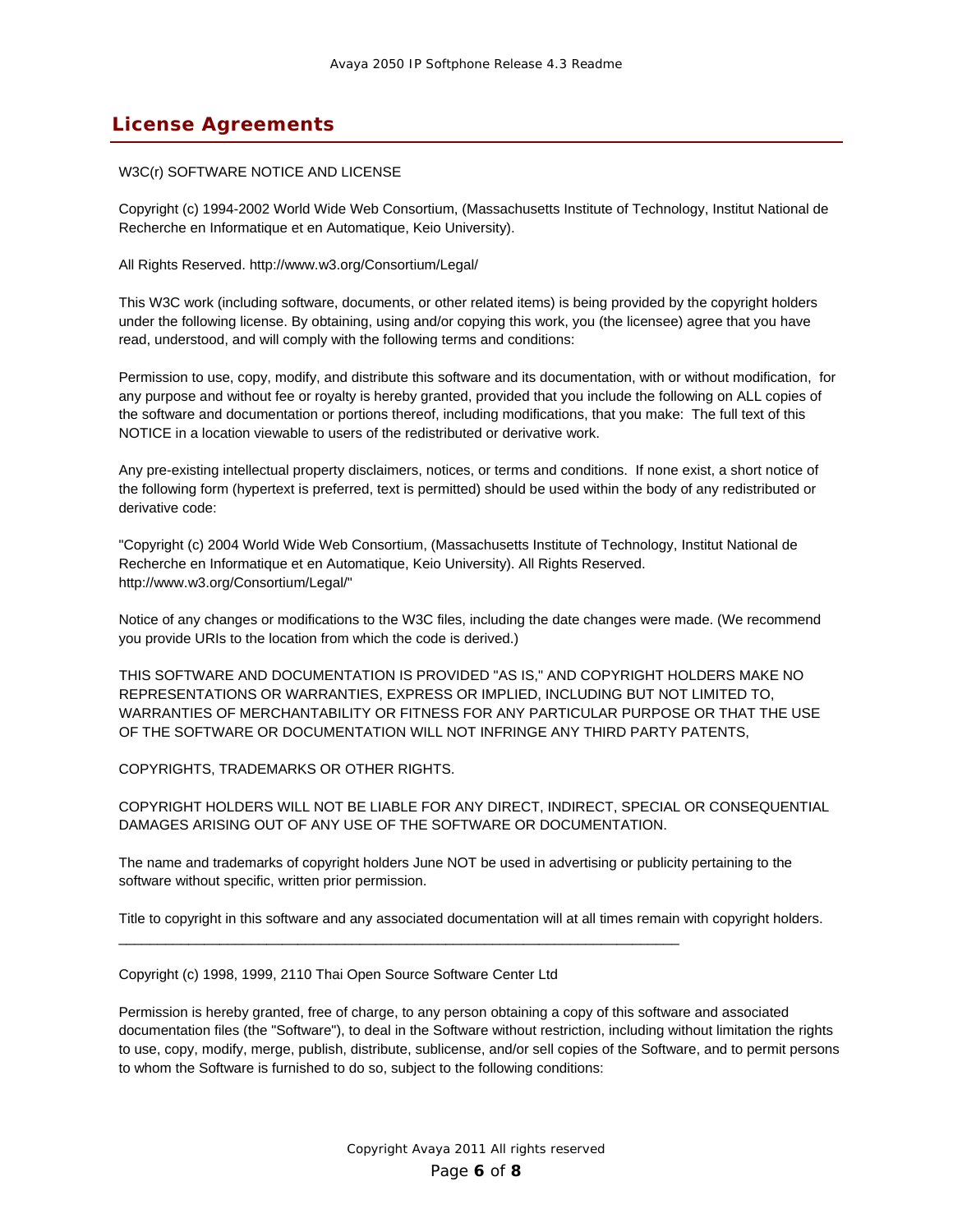The above copyright notice and this permission notice shall be included in all copies or substantial portions of the Software.

THE SOFTWARE IS PROVIDED "AS IS", WITHOUT WARRANTY OF ANY KIND, EXPRESS OR IMPLIED, INCLUDING BUT NOT LIMITED TO THE WARRANTIES OFMERCHANTABILITY, FITNESS FOR A PARTICULAR PURPOSE AND NONINFRINGEMENT. IN NO EVENT SHALL THE AUTHORS OR COPYRIGHT HOLDERS BE LIABLE FOR ANY CLAIM, DAMAGES OR OTHER LIABILITY, WHETHER IN AN ACTION OF CONTRACT, TORT OR OTHERWISE, ARISING FROM, OUT OF OR IN CONNECTION WITH THE SOFTWARE OR THE USE OR OTHER DEALINGS IN THE SOFTWARE.

HTTP Server functionality is provided by the GoAhead WebServer 2.1,

 $\_$  , and the set of the set of the set of the set of the set of the set of the set of the set of the set of the set of the set of the set of the set of the set of the set of the set of the set of the set of the set of th

 $\_$  , and the set of the set of the set of the set of the set of the set of the set of the set of the set of the set of the set of the set of the set of the set of the set of the set of the set of the set of the set of th

Copyright (c) 2004 GoAhead Software, Inc. All Rights Reserved.

# **© 2011 Avaya Inc. All Rights Reserved**

#### **Notice**

While reasonable efforts were made to ensure that the information in this document was complete and accurate at the time of printing, Avaya Inc. can assume no liability for any errors. Changes and corrections to the information in this document may be incorporated in future releases.

#### **Documentation disclaimer.**

Avaya Inc. is not responsible for any modifications, additions, or deletions to the original published version of this documentation unless such modifications, additions, or deletions were performed by Avaya.

### **Link disclaimer**

Avaya Inc. is not responsible for the contents or reliability of any linked Web sites referenced elsewhere within this Documentation, and Avaya does not necessarily endorse the products, services, or information described or offered within them. We cannot guarantee that these links will work all of the time and we have no control over the availability of the linked pages.

### **License**

USE OR INSTALLATION OF THE PRODUCT INDICATES THE END USER'S ACCEPTANCE OF THE TERMS SET FORTH HEREIN AND THE GENERAL LICENSE TERMS AVAILABLE ON THE AVAYA WEBSITE AT http://support.avaya.com/LicenseInfo/ ("GENERAL LICENSE TERMS"). IF YOU DO NOT WISH TO BE BOUND BY THESE TERMS, YOU MUST RETURN THE PRODUCT(S) TO THE POINT OF PURCHASE WITHIN TEN (10) DAYS OF DELIVERY FOR A REFUND OR CREDIT. Avaya grants End User a license within the scope of the license types described below. The applicable number of licenses and units of capacity for which the license is granted will be one (1), unless a different number of licenses or units of capacity is specified in the Documentation or other materials available to End User. "Designated Processor" means a single stand-alone computing device. "Server" means a Designated Processor that hosts a software application to be accessed by multiple users. "Software" means the computer programs in object code, originally licensed by Avaya and ultimately utilized by End User, whether as stand-alone Products or pre-installed on Hardware. "Hardware" means the standard hardware Products, originally sold by Avaya and ultimately utilized by End User.

# **License Type(s):**